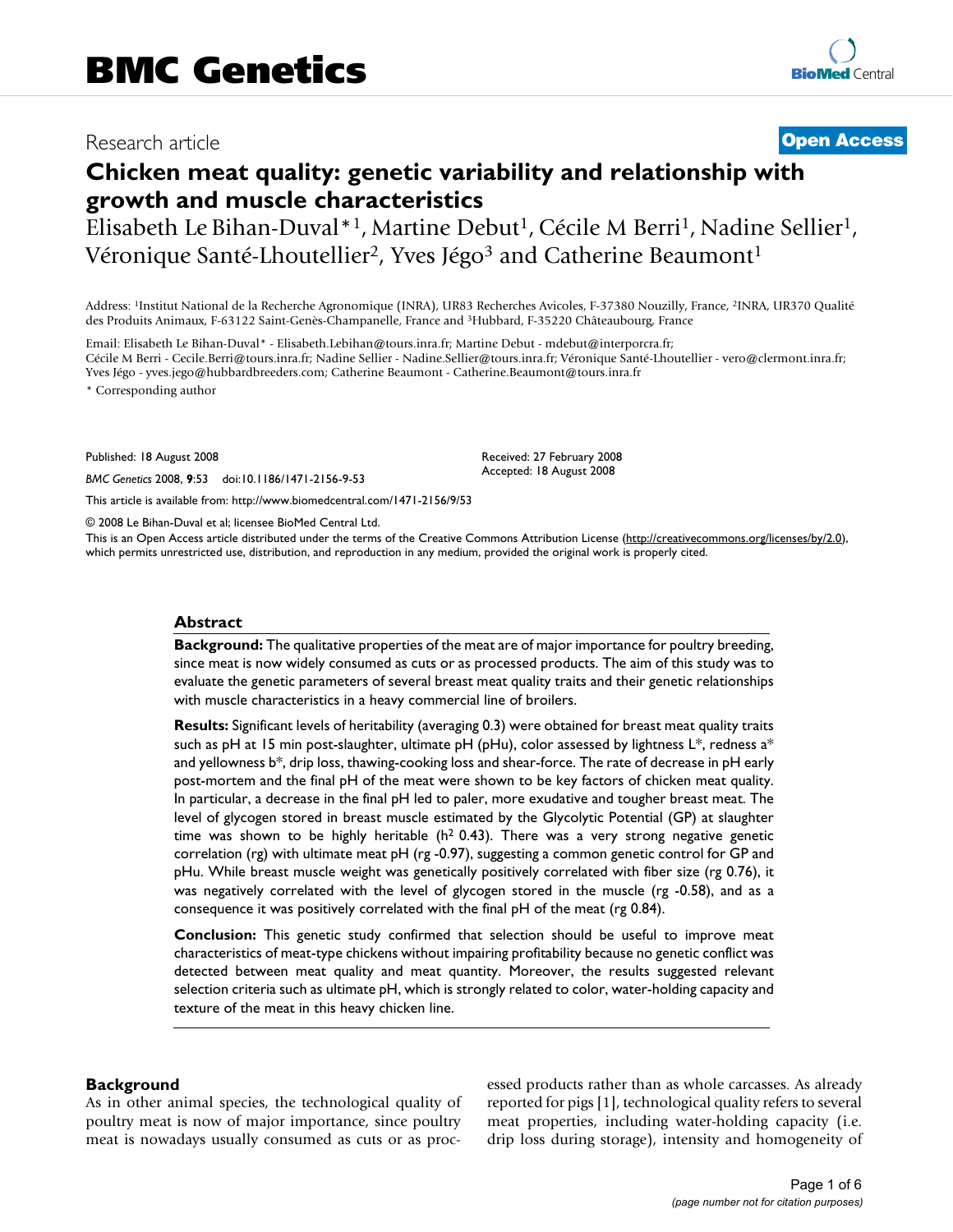color, firmness, shelf-life and processing yields. Meat quality is closely related to the decrease in muscle pH post-mortem. Rapid postmortem decline in pH (evidenced by low pH value measured 15 min post-slaughter in poultry, i.e. pH15) results in PSE (pale, soft, exudative) meat with a pale aspect and reduced water-holding capacity [2,3]. Variations in the extent of decrease in pH are also responsible for variations in meat quality. Low ultimate pH (measured 24 h post-slaughter in poultry) results in "acid meat", with similar defects to those of PSE meat [4], while high ultimate pH leads to DFD (dark, firm, dry) meat with dark color and poor storage quality [5]. In pigs, the PSE meat and "acid meat" defects have been shown to be controlled by major genes [1], i.e. halothane sensitivity [6] and RN [7,8] genes, respectively.

The inclusion of meat quality in pig breeding schemes dates back to the 1970–1980s [1]. Varying emphasis has been given to traits of interest according to country such as meat color (certainly the most widely used quality indicator), pH and intramuscular fat content. Genetic studies on meat quality traits in poultry are more recent. Quite significant levels of heritability (ranging from 0.35 to 0.57) were obtained for meat pH, color and water-holding capacity in two studies conducted on the same experimental broiler line slaughtered under experimental conditions [9,10]. More moderate heritability values (ranging from 0.12 to 0.22) were reported for the same meat traits measured in turkeys slaughtered under commercial conditions [11]. A study performed in quails [12] also reported moderate to high levels of heritability (0.22–0.48) of ultimate meat pH and color indicators. The present study reports the first evaluations of genetic parameters of meat quality traits and their genetic correlations with growth and muscle characteristics in a commercial broiler line.

# **Results**

Descriptive statistics for growth and body composition traits and for muscle and meat characteristics are summarized in Table 1. Distributions of these traits were close to normality, except for drip loss (DL) for which slight asymmetry was observed (data not shown).

# *Heritability estimates*

As shown in Table 1, the heritability for growth and body composition traits was moderate to high (estimates ranging from 0.30 to 0.49) in this pure broiler line. Muscle characteristics such as fiber cross section area (CSA) and GP exhibited high levels of heritability (over 0.40). The traits related to decrease in pH post-mortem (i.e. lactate, pH15 and pHu) and to meat quality (color, water retention, texture) were significantly heritable, with heritability values ranging from 0.25 to 0.35.

# *Genetic correlation estimates*

This study revealed a strong genetic association between breast muscle GP and pHu, with an estimated genetic correlation of -0.97  $\pm$  0.03. Lactate concentration and pH15 were also highly negatively correlated (rg -0.88  $\pm$  0.05). In contrast, the rate and extent of decrease in pH appeared to be genetically independent, since pH15 and pHu exhibited a genetic correlation of  $-0.05 \pm 0.24$ .

As summarized in Table 2, post-mortem muscle metabolism traits were significantly genetically related to meat quality traits. In particular, pHu exhibited significant neg-

**Table 1: Descriptive statistics and heritability estimates for body weight, body composition, muscle characteristics and meat quality traits.**

| Traits                                               | N                       | Mean ± SD        | Min.   | Max.  | $h^2 \pm SE$    |
|------------------------------------------------------|-------------------------|------------------|--------|-------|-----------------|
| Growth and body composition                          |                         |                  |        |       |                 |
| Body weight at 6 weeks (g)                           | 592                     | $2141 \pm 326$   | 1234   | 3028  | $0.49 \pm 0.06$ |
| Weight gain from 4 to 6 weeks (g)                    | 596                     | $1040 \pm 229$   | 357    | 1646  | $0.30 \pm 0.05$ |
| Pectoralis major muscle weight (g)                   | 578<br>$148.6 \pm 28.4$ |                  | 53.0   | 231.9 | $0.38 \pm 0.06$ |
| Breast muscle yield (%)                              | 580<br>$17.8 \pm 1.5$   |                  | 11.4   | 22.4  | $0.30 \pm 0.04$ |
| Abdominal fat (%)                                    | 583<br>$2.6 \pm 0.6$    |                  | 0.6    | 4.6   | $0.48 \pm 0.06$ |
| <b>Muscle characteristics</b>                        |                         |                  |        |       |                 |
| Fiber Cross Section Area $(\mu m^2)$                 | 592<br>$1831 \pm 426$   |                  | 630    | 3157  | $0.41 \pm 0.06$ |
| Lactate (µmol/g muscle)                              | 596                     | $33.1 \pm 10.0$  | 6.3    | 56.9  | $0.27 \pm 0.05$ |
| pH 15 min post-mortem (pH15)                         | 599                     | $6.45 \pm 0.13$  | 6.02   | 6.79  | $0.30 \pm 0.05$ |
| Glycolytic Potential (umol/g muscle)                 | 591                     | $108.0 \pm 17.7$ | 70.0   | 167.2 | $0.43 \pm 0.05$ |
| Ultimate pH (pHu)                                    | 587                     | $5.64 \pm 0.12$  | 5.35   | 6.04  | $0.34 \pm 0.06$ |
| Meat quality traits                                  |                         |                  |        |       |                 |
| Lightness (L*)                                       | 590                     | $54.9 \pm 3.0$   | 42.6   | 63.7  | $0.35 \pm 0.05$ |
| Redness $(a^*)$                                      | 587                     | $-0.8 \pm 0.7$   | $-2.8$ | 1.3   | $0.25 \pm 0.05$ |
| Yellowness (b*)                                      | 590                     | $11.8 \pm 1.6$   | 8.2    | 16.8  | $0.31 \pm 0.06$ |
| Drip loss (DL, %)                                    | 589                     | $1.6 \pm 1.0$    | 0.0    | 6.2   | $0.26 \pm 0.04$ |
| Thawing-cooking loss (TCL, %)                        | 581                     | $14.6 \pm 4.8$   | 3.1    | 28.6  | $0.35 \pm 0.05$ |
| Warner Bratzler shear force (WB, N/cm <sup>2</sup> ) | 570                     | $14.5 \pm 3.0$   | 5.9    | 25.5  | $0.34 \pm 0.05$ |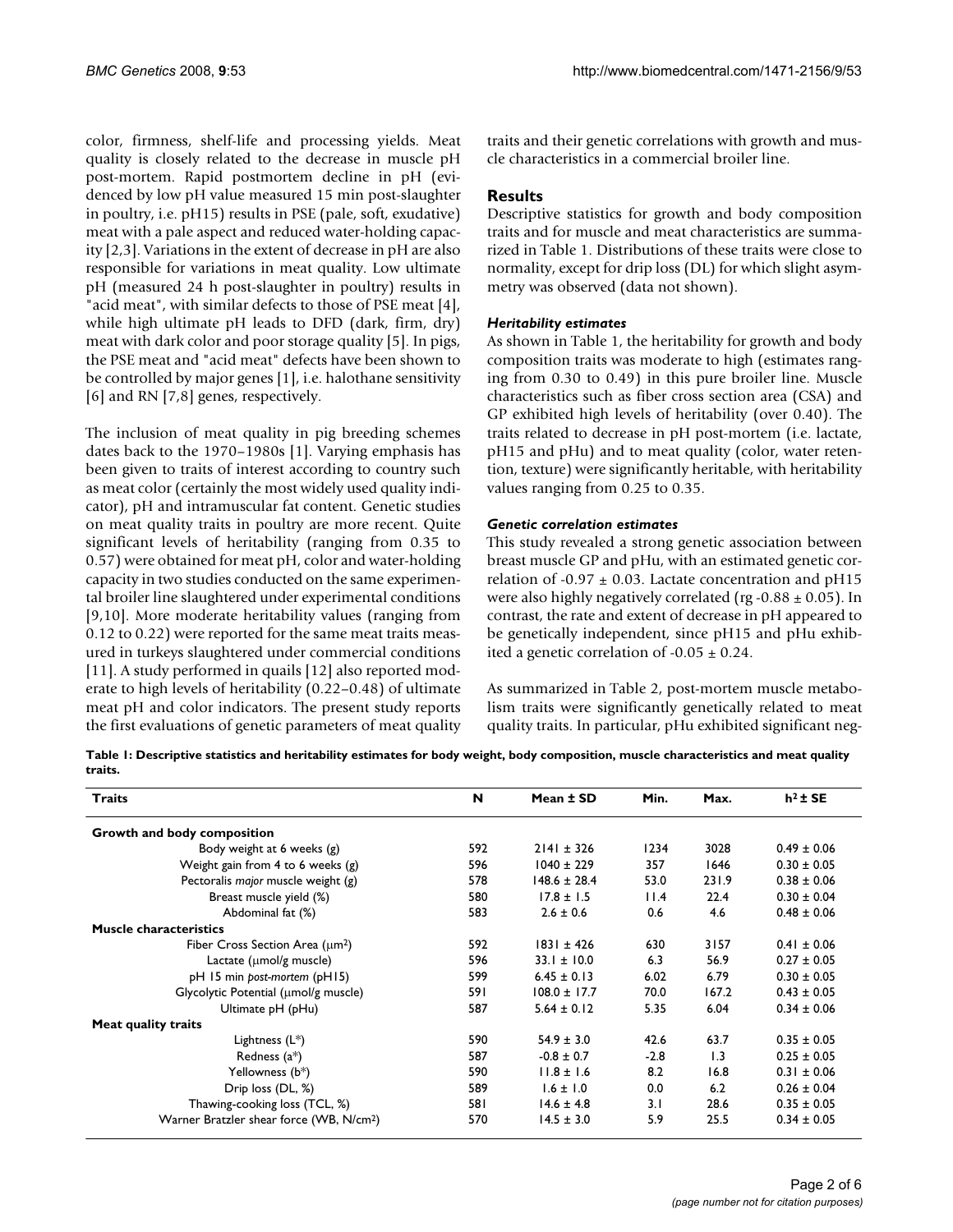ative genetic correlation with meat lightness and yellowness (rg  $-0.65 \pm 0.11$  and  $-0.54 \pm 0.11$ , respectively), and even more marked negative correlation with meat drip loss, thawing-cooking loss and Warner Bratzler shear force (rg -0.80). As expected, opposite and somewhat less pronounced genetic correlations were found between meat quality traits and muscle GP. Muscle pH15 was mainly related to lightness and drip loss of meat (rg  $-0.52 \pm 0.10$ ) and  $-0.55 \pm 0.10$ , respectively).

Body and breast muscle weights appeared to be significantly related to fiber size, with positive genetic correlations of  $0.69 \pm 0.08$ ,  $0.76 \pm 0.06$  and  $0.48 \pm 0.09$  between fiber CSA and weight gain (between 4 and 6 weeks), breast muscle weight and breast muscle yield, respectively. Interestingly, breast muscle weight exhibited a significantly negative genetic relationship with muscle GP (rg -0.58  $\pm$ 0.11), and in turn a positive correlation with pHu (0.84  $\pm$ 0.07). Significantly negative genetic correlations were also found between breast muscle mass and lightness (rg -0.55  $\pm$  0.10), drip loss (-0.65  $\pm$  0.10), thawing-cooking loss (- $0.80 \pm 0.06$ ) and Warner Bratzler shear force (-0.60  $\pm$ 0.10).

# **Discussion**

For the first time in a commercial broiler line, this study evaluated both the contribution of genetics to variations in meat quality traits and the genetic correlations with muscle characteristics such as fiber size and glycogen content. Quite significant levels of heritability were evidenced for meat properties such as thawing-cooking loss that can affect the processability of meat, and color and toughness that can influence the sensorial quality of meat. These genetic results emphasized the importance of the decrease in muscle pH post-mortem for breast meat quality in poultry. They indicated that, as for pigs [1], the final pH has an extensive effect on the water-holding capacity, color and texture of raw and cooked meat, while the early decrease in pH mainly influences the drip loss and lightness (L\*) of raw meat, at least in this genotype. Selection for a lower final pH would lead to a higher incidence of pale and exudative meat that is tough after cooking and not very appropriate for industrial processing. On the other hand, selection for a higher final pH could improve the processing yield but could also affect storage and sensorial quality because of negative influences on microbial development and juiciness of the meat [5]. Ultimate pH, lightness and drip loss of meat were introduced into the French national breeding program for pigs in the 1980s, forming a combined quality index. It has been maintained constant across the generations of selection.

The strong negative genetic correlation between glycogen content of breast muscle (estimated through the glycolytic potential) and ultimate pH represents a major result in the present study. The genetic control of glycolytic potential and its genetic relationships with meat quality have been more widely studied in pigs than in poultry. Genetic studies in pigs have focused on either post-mortem glycolytic potential (PMGP), as for the present study, or on *in vivo* glycolytic potential (IVGP) obtained from muscle biopsy on live animals (which is not yet available for the chicken). In pigs, fairly negative genetic correlations (ranging from -0.74 to -0.99) have been reported between PMGP and pHu measured on the same muscle or on different muscles with close metabolic characteristics [13]. Corresponding correlations were slightly lower when IVGP was considered [13]. Heritability values for IVGP were around 0.25 in a population of pigs without the RNallele [13], while an average value of 0.21 was reported for pHu [1]. These genetic results together demonstrated that GP and pHu have close genetic control, and that in poultry, as in pigs, both traits can be modified by selection. In agreement with a previous genetic study in an experimental broiler line [10], the present study indicated that the rate and the extent of decrease in pH post-mortem are under the control of different genes. A similar conclusion was drawn from a selection experiment in pigs, in which a very low genetic correlation was found between IVGP and pH measured 30 min post-mortem [14]. In the chicken, the rate of decrease in pH was shown to be influenced by behavior at slaughter and hastened by struggle activity of the birds on the shackle line, especially wing flapping [15]. However, little is known to date about the influence of genetics on such behavioral traits and the implications for meat quality.

By estimating the genetic correlations, this study made it possible to correlate responses on muscle and meat quality traits with selection on growth and breast development

**Table 2: Estimated genetic correlations between post-mortem muscle characteristics and meat quality traits.**

| Meat traits <sup>1</sup> | Lightness $(L^*)$     | Redness $(a^*)$   | Yellowness (b*)   | Drip Loss        | Thawing-cooking loss | Warner Bratzler shear force |
|--------------------------|-----------------------|-------------------|-------------------|------------------|----------------------|-----------------------------|
| Lactate                  | $0.28 \pm 0.16$       | $0.36** + 0.08$   | $0.41** \pm 0.11$ | $0.54** + 0.04$  | $0.20 \pm 0.10$      | $0.36** \pm 0.07$           |
| pH15                     | $-0.52$ ** $\pm 0.10$ | $-0.02 \pm 0.15$  | $-0.16 \pm 0.18$  | $-0.55** + 0.10$ | $-0.19 \pm 0.10$     | $-0.24 + 0.14$              |
| Glycolytic Potential     | $0.52** + 0.07$       | $0.51** \pm 0.11$ | $0.60** + 0.10$   | $0.78** + 0.04$  | $0.49** \pm 0.10$    | $0.52** + 0.05$             |
| pHu                      | $-0.65** + 0.11$      | $-0.35** + 0.13$  | $-0.54** + 0.11$  | $-0.89** + 0.05$ | $-0.80** \pm 0.10$   | $-0.81** \pm 0.06$          |

1 Lactate = Lactate concentration 15 min post-slaughter; pH15 = pH measured 15 min post-slaughter; pHu = Ultimate pH.

 $**$  Genetic correlation is significantly different from zero ( $p < 0.01$ ).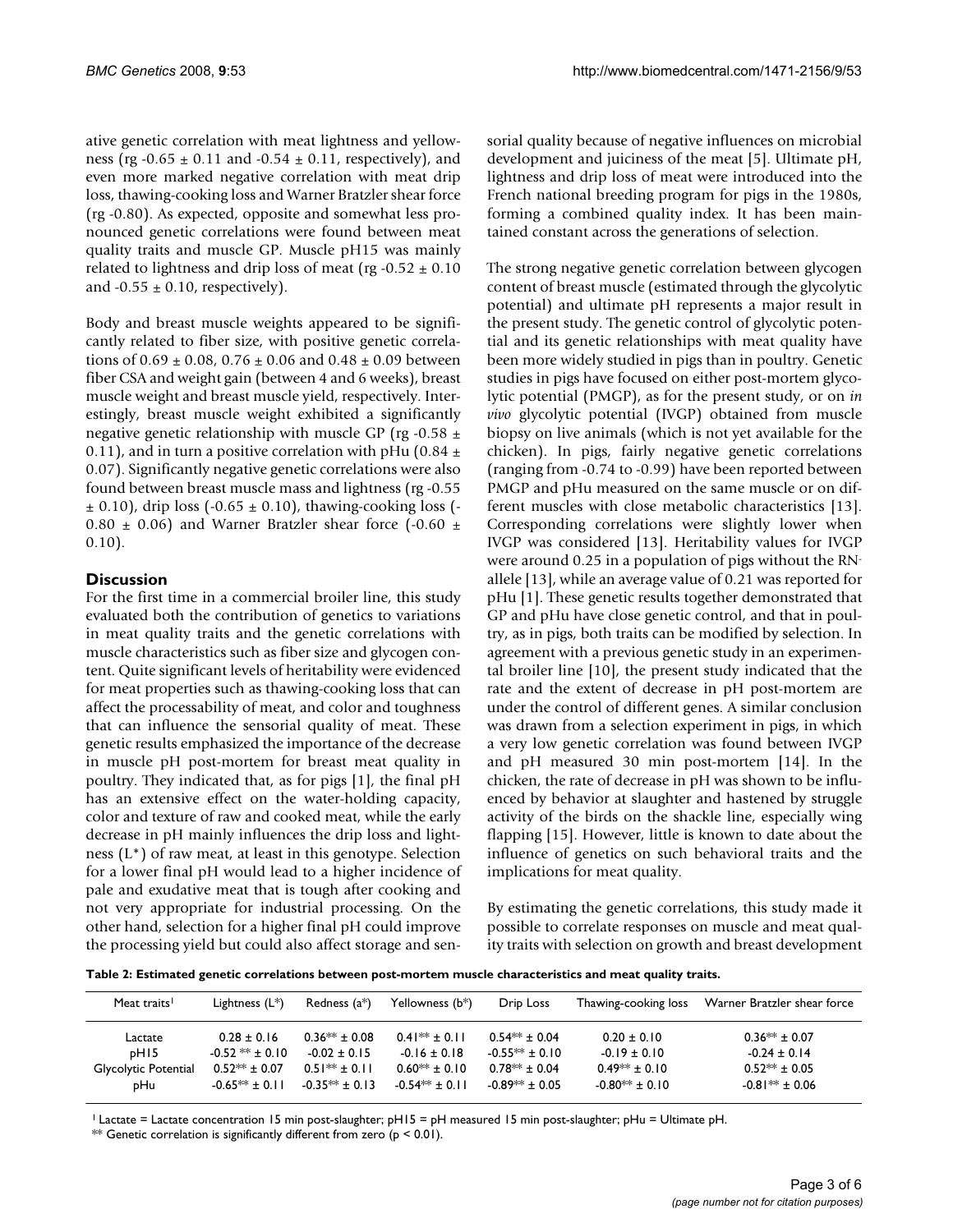applied in meat-type chicken. These results indicated that selection for increased breast muscle mass is expected to lead to greater fiber hypertrophy, since a strong positive genetic correlation was observed between both traits. This was in agreement with previous results obtained by comparing experimental chicken lines divergently selected for growth [16], or differing in breast yield [17]. Most studies in pigs have indicated that selection for lean growth is associated with increases in both fiber size and number [18]. The extent to which fiber number can be modified to increase breast muscle mass in the chicken has still to be investigated. Our original results also indicated that (at least in this meat-type strain) selection for increased growth and breast muscle mass can be expected to reduce glycogen storage and in turn to increase ultimate breast meat pH. Similar results have been reported at the phenotype level, when experimental and commercial chicken lines selected for increased body weight and breast yield were compared to their respective unselected control lines [19]. Inverse relationships have been reported in pigs, for which carcass leanness appeared to be moderately positively correlated with muscle GP and negatively with pHu [13,1]. This suggests that physiological and genetic factors involved in the control of GP and pHu could be at least partly different between pigs and poultry.

# **Conclusion**

Meat quality homogeneity has become a major concern for the poultry market. This genetic study confirmed that selection could be valuable to improve meat characteristics. The major factors contributing to meat quality were heritable, and no genetic conflict was detected between meat quality and meat quantity. Furthermore, the present results suggest that the ultimate pH of meat is a relevant selection criterion since it was strongly related to meat color, water-holding capacity and texture. More research is now needed to define the optimal breeding strategy to improve meat quality, which could be based either on classical polygenic selection or on the use of molecular markers. The first Quantitative Trait Loci (QTL) of meat quality traits were recently identified in a cross between experimental chicken lines divergently selected for growth [20]. Such research has now to be extended to commercial flocks, in order to identify effective molecular tools for selection on poultry meat quality.

# **Methods**

# *Animals, Rearing and Slaughtering Conditions*

This genetic analysis was conducted on 312 male and 293 female pedigree birds, which were the progeny of 15 sires and 64 dams. The birds originated from a male grand-parent line intensively selected for growth and breast muscle yield, and currently used by Hubbard (Chateaubourg, France) to produce parent males. As described in detail by Berri et al. [21], birds were reared in two successive

batches under regular conditions in a conventional poultry house at the INRA Experimental Poultry Unit (Nouzilly, France). Birds were given *ad libitum* access to a standard diet throughout the rearing period and were individually weighed every two weeks (i.e. at 2, 4 and 6 weeks). At 6 weeks of age and after 7 hours feed withdrawal, all the birds were slaughtered at the experimental processing plant of the INRA Experimental Poultry Unit. Before sacrificing by ventral neck cutting, birds were electrically stunned (125 Hz AC, 80 mA/bird, 5 s) in a water bath, bled for 3 min, and scalded at 51°C for 3 min. After removal of the gut, whole carcasses were air chilled (airflow of 7 m<sup>3</sup>) and stored at 2 $\degree$ C until the next day.

# *Carcass and meat quality traits*

Breast muscle (Pectoralis *major* plus *minor*) and abdominal fat weights were measured after carcass dissection, 1 day post-slaughter. Corresponding ratios were calculated in relation to live body weight at 6 weeks. All measurements for meat characteristics were performed on the *Pectoralis major* muscle. The pH at 15 min and 24 h post mortem was measured with a portable pH-meter (Model 506, Crison Instruments, SA, Spain) equipped with a xerolyte electrode. At 15 min post mortem, pH was estimated from 2 g of muscle mixed in 18 mL of a 5 mM iodoacetate solution. This method was described as a reference method by Santé and Fernandez [22]. At 24 h post mortem, the ultimate pH of meat  $(pH<sub>u</sub>)$  was recorded by direct insertion of the xerolyte electrode in the muscle. This method was adopted because of the significant correlation obtained 24 h post mortem between the direct tissue measurement of pH and the reference "iodoacetate" method [22]. Breast meat color was measured at 24 h post-slaughter using a Miniscan Spectrocolorimeter with the CIE L\*a\*b\* system, where L\* represents lightness, a\* redness and b\* yellowness. Higher L\*, a\* and b\* values correspond to paler, redder and more yellow meat, respectively. The water-holding capacity of breast meat was estimated through drip loss (DL) measured after 2 days of storage of the fillet hung in a plastic bag and expressed as a percentage of the initial muscle weight. After DL measurement, P. *major* muscle was vacuum-packed and stored at -25°C. For meat texture analysis, breast muscle was thawed overnight at 4°C, cooked in a water-bath at 85°C for 15 min to an internal endpoint temperature of 70°C, and cooled in crushed ice for 20 min. The thawing-cooking loss was expressed as a percentage of the fresh muscle weight. The toughness of cooked meat was evaluated by the Warner Bratzler (WB) shear test using an Instron Universal Testing Instrument.

#### *Muscle Parameters*

The P. *major* muscle glycogen, glucose-6-phosphate, free glucose and lactate concentrations (expressed in μmol/g of muscle) were measured according to Dalrymple and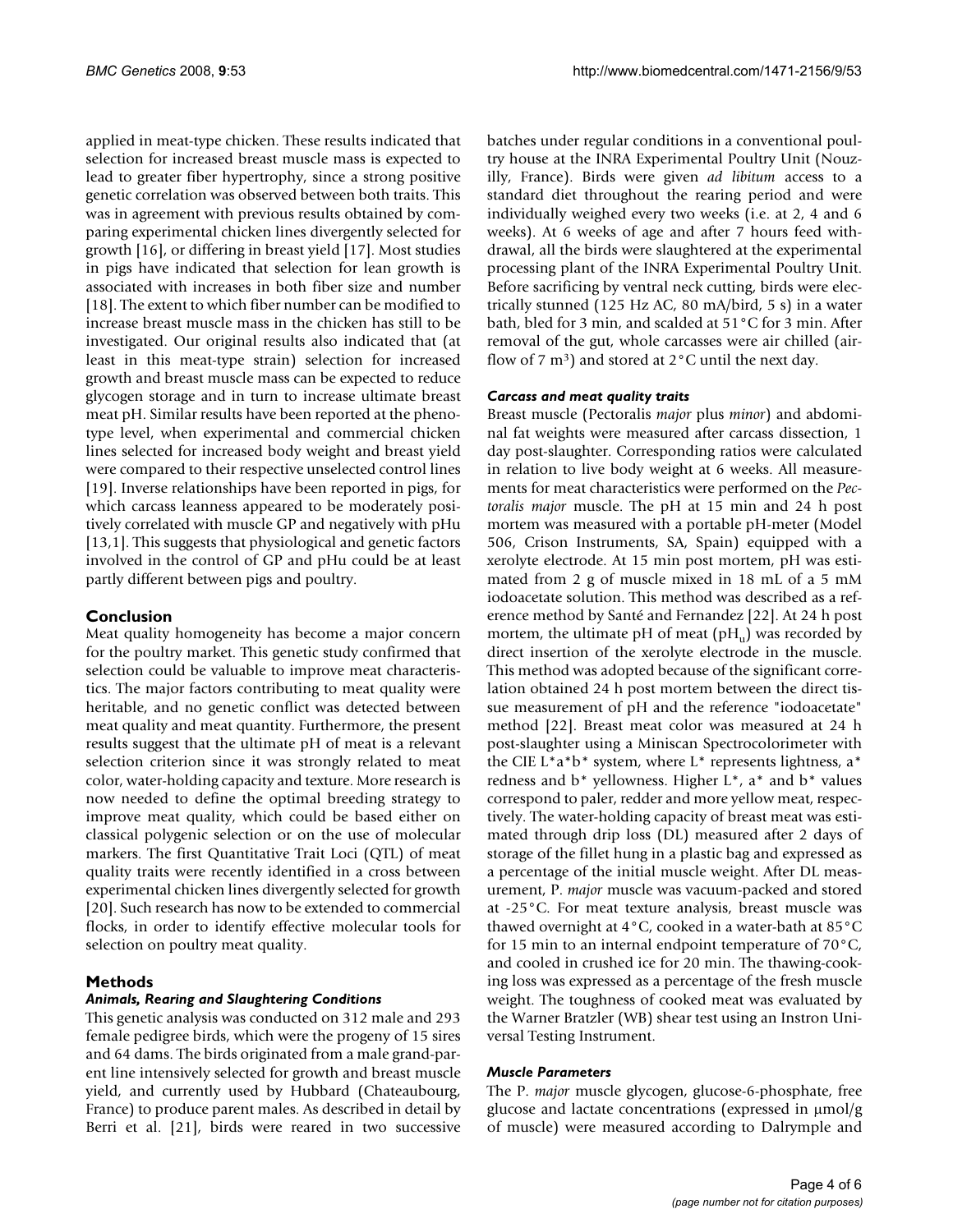Hamm [23] from 1 g of fresh tissue taken and homogenized in 10 ml of 0.55 moles perchloric acid 15 min post mortem. Glycogen content available in breast muscle at slaughter time was estimated through the post mortem glycolytic potential (GP) according to the Monin and Sellier [24] equation:

GP = 2 [(glycogen) + (glucose) + (glucose-6-phosphate)] + (lactate).

GP was expressed as micromoles of lactate equivalent per gram of fresh tissue. The CSA of P. *major* muscle fibers was determined as described by Rémignon et al. [16] on 12 μm-thick cross sections stained with red azurobin. Mean CSA was determined on approximately 300 fibers in 3 random fields for each muscle.

#### *Genetic Parameter Estimation*

Descriptive statistics for the different traits were calculated by the UNIVARIATE procedure of SAS software [25]. Genetic parameters were computed by VCE4 software using multivariate analysis and the REstricted Maximum Likelihood (REML) method [26]. The following linear mixed model was used:

$$
y = X_1\beta_1 + X_2\beta_2 + Zu + \epsilon
$$

in which **y** is the vector of performances observed, β**1**and β**2** the vectors of fixed effects for batch and sex, **u** the vector of genetic animal effects, and **e** the vector of residuals.  $X_1$ ,  $X_2$ , and **Z** are the corresponding incidence matrices. As pedigree information was limited to the sires and dams of the birds measured for meat quality, the maternal environmental effects could not be correctly estimated in this genetic study. The analyses on growth performance excluded body weight measurements at the early ages of 2 and 4 weeks (which are known to be influenced by maternal effects) to focus on body weight at 6 weeks or weight gain expressed as the difference between body weight at 4 and 6 weeks.

#### **Authors' contributions**

EBD supervised the genetic analyses and drafted the manuscript. MD supervised the experimental design and performed the genetic analyses. CMB and VSL supervised the measurements of meat and muscle characteristics. EBD, MD, CMB, VSL, NS, and CB participated in the design of the study and data collection and helped to draft the manuscript. YJ supervised the breeding of the line and the production of the pedigree chicks used for this trial, and helped to draft the manuscript. All authors read and approved the final manuscript.

#### **Acknowledgements**

The authors thank the staff from the INRA experimental poultry unit (UE609 Unité Avicole, Nouzilly, France) for rearing the chickens. Measurements on the birds required the technical assistance of a large number of technicians, particularly Thierry Bordeau, Estelle Godet, Nicole Millet, and Axel Boucard (UR83 Recherches Avicoles, Nouzilly, France). We thank Hubbard (Chateaubourg, France) for providing the birds. This study was supported by grants from the French ACTA and Office de l'Elevage programs.

#### **References**

- 1. Sellier P: **Genetics of meat and carcass traits.** In *The genetics of the pig* Edited by: Rothschild MF, Ruvinsky A. CAB International, Cambridge (GBR); 1998:463-493.
- 2. Pietrzak M, Greaser ML, Sosnicki AA: **[Effect of Rapid Rigor Mortis](http://www.ncbi.nlm.nih.gov/entrez/query.fcgi?cmd=Retrieve&db=PubMed&dopt=Abstract&list_uids=9263058) [Processes on Protein Functionality in Pectoralis Major Mus](http://www.ncbi.nlm.nih.gov/entrez/query.fcgi?cmd=Retrieve&db=PubMed&dopt=Abstract&list_uids=9263058)[cle of Domestic Turkeys.](http://www.ncbi.nlm.nih.gov/entrez/query.fcgi?cmd=Retrieve&db=PubMed&dopt=Abstract&list_uids=9263058)** *J Anim Sci* 1997, **75:**2106-2116.
- 3. Owens CM, Hirschler EM, McKee SR, Martinez-Dawson R, Sams AR: **[The characterization and incidence of pale, soft, exudative](http://www.ncbi.nlm.nih.gov/entrez/query.fcgi?cmd=Retrieve&db=PubMed&dopt=Abstract&list_uids=10780653) [turkey meat in a commercial plant.](http://www.ncbi.nlm.nih.gov/entrez/query.fcgi?cmd=Retrieve&db=PubMed&dopt=Abstract&list_uids=10780653)** *Poult Sci* 2000, **79:**553-558.
- 4. Barbut S: **[Problem of pale soft exudative meat in broiler chick](http://www.ncbi.nlm.nih.gov/entrez/query.fcgi?cmd=Retrieve&db=PubMed&dopt=Abstract&list_uids=9347142)[ens.](http://www.ncbi.nlm.nih.gov/entrez/query.fcgi?cmd=Retrieve&db=PubMed&dopt=Abstract&list_uids=9347142)** *Br Poult Sci* 1997, **38:**355-358.
- 5. Allen CD, Russel SM, Fletcher DL: **[The Relationship of broiler](http://www.ncbi.nlm.nih.gov/entrez/query.fcgi?cmd=Retrieve&db=PubMed&dopt=Abstract&list_uids=9200242) [breast meat color and pH to shelf-life and odor develop](http://www.ncbi.nlm.nih.gov/entrez/query.fcgi?cmd=Retrieve&db=PubMed&dopt=Abstract&list_uids=9200242)[ment.](http://www.ncbi.nlm.nih.gov/entrez/query.fcgi?cmd=Retrieve&db=PubMed&dopt=Abstract&list_uids=9200242)** *Poult Sci* 1997, **76:**1042-1046.
- 6. Otsu K, Khanna VK, Archibald AL, MacLennan DH: **[Cosegregation](http://www.ncbi.nlm.nih.gov/entrez/query.fcgi?cmd=Retrieve&db=PubMed&dopt=Abstract&list_uids=1774073) of porcine malignant hyperthermia and a probable causal [mutation in the skeletal muscle ryanodine receptor gene in](http://www.ncbi.nlm.nih.gov/entrez/query.fcgi?cmd=Retrieve&db=PubMed&dopt=Abstract&list_uids=1774073) [backcross families.](http://www.ncbi.nlm.nih.gov/entrez/query.fcgi?cmd=Retrieve&db=PubMed&dopt=Abstract&list_uids=1774073)** *Genomics* 1991, **11:**744-750.
- 7. Le Roy P, Naveau J, Elsen JM, Sellier P: **[Evidence for a new major](http://www.ncbi.nlm.nih.gov/entrez/query.fcgi?cmd=Retrieve&db=PubMed&dopt=Abstract&list_uids=2318414) [gene influencing meat quality in pigs.](http://www.ncbi.nlm.nih.gov/entrez/query.fcgi?cmd=Retrieve&db=PubMed&dopt=Abstract&list_uids=2318414)** *Genet Res* 1990, **55:**33-40.
- 8. Milan D, Jeon J-T, Looft C, Amarger V, Robic A, Thelander M, Rogel-Gaillard C, Paul S, Iannucelli N, Rask L, Ronne H, Lundström K, Reinsch N, Gellin J, Kalm E, Le Roy P, Chardon P, Andersson L: **[A muta](http://www.ncbi.nlm.nih.gov/entrez/query.fcgi?cmd=Retrieve&db=PubMed&dopt=Abstract&list_uids=10818001)[tion in PRKAG3 associated with excess glycogen content in](http://www.ncbi.nlm.nih.gov/entrez/query.fcgi?cmd=Retrieve&db=PubMed&dopt=Abstract&list_uids=10818001) [pig skeletal muscle.](http://www.ncbi.nlm.nih.gov/entrez/query.fcgi?cmd=Retrieve&db=PubMed&dopt=Abstract&list_uids=10818001)** *Science* 2000, **288:**1248-1251.
- 9. Le Bihan-Duval E, Millet N, Rémignon H: **[Broiler meat quality:](http://www.ncbi.nlm.nih.gov/entrez/query.fcgi?cmd=Retrieve&db=PubMed&dopt=Abstract&list_uids=10438124) [effect of selection for increased carcass quality and estimates](http://www.ncbi.nlm.nih.gov/entrez/query.fcgi?cmd=Retrieve&db=PubMed&dopt=Abstract&list_uids=10438124) [of genetic parameters.](http://www.ncbi.nlm.nih.gov/entrez/query.fcgi?cmd=Retrieve&db=PubMed&dopt=Abstract&list_uids=10438124)** *Poult Sci* 1999, **78:**822-826.
- 10. Le Bihan-Duval E, Berri C, Baéza E, Millet N, Beaumont C: **[Estima](http://www.ncbi.nlm.nih.gov/entrez/query.fcgi?cmd=Retrieve&db=PubMed&dopt=Abstract&list_uids=11469642)tion of the genetic parameters of meat characteristics and of [their genetic correlations with growth and body composi](http://www.ncbi.nlm.nih.gov/entrez/query.fcgi?cmd=Retrieve&db=PubMed&dopt=Abstract&list_uids=11469642)[tion in an experimental broiler line.](http://www.ncbi.nlm.nih.gov/entrez/query.fcgi?cmd=Retrieve&db=PubMed&dopt=Abstract&list_uids=11469642)** *Poult Sci* 2001, **80:**839-843.
- 11. Le Bihan-Duval E, Berri C, Baéza E, Santé V, Astruc T, Rémignon H, Le Pottier G, Bentley J, Beaumont C, Fernandez X: **[Genetic param](http://www.ncbi.nlm.nih.gov/entrez/query.fcgi?cmd=Retrieve&db=PubMed&dopt=Abstract&list_uids=14604511)[eters of meat technological quality traits in a grand-parental](http://www.ncbi.nlm.nih.gov/entrez/query.fcgi?cmd=Retrieve&db=PubMed&dopt=Abstract&list_uids=14604511) [commercial line of turkey.](http://www.ncbi.nlm.nih.gov/entrez/query.fcgi?cmd=Retrieve&db=PubMed&dopt=Abstract&list_uids=14604511)** *Genet Sel Evol* 2003, **35:**623-635.
- 12. Oguz I, Aksit M, Önenc A, Gevrekci Y, Özdemir D, Altan Ö: **Genetic variability of meat quality characteristics in Japanese quail (***Coturnix coturnix japonica***).** *Arch Geflügelk* 2004, **68:**176-181.
- 13. Larzul C, Le Roy P, Monin G, Sellier P: **Variabilité génétique du potentiel glycolytique du muscle chez le Porc.** *Inra Prod Anim* 1998, **11:**183-197.
- 14. Larzul C, Le Roy P, Gogué J, Talmant A, Jacquet B, Lefaucheur L, Ecolan P, Sellier P, Monin G: **Selection for reduced muscle glycolytic potential in Large White pigs. II. Correlated responses in meat quality and muscle compositional traits.** *Genet Sel Evol* 1999, **31:**61-76.
- 15. Berri C, Debut M, Santé-Lhoutellier V, Arnould C, Boutten B, Sellier N, Baéza E, Jehl N, Jégo Y, Duclos MJ, Le Bihan-Duval E: **[Variations](http://www.ncbi.nlm.nih.gov/entrez/query.fcgi?cmd=Retrieve&db=PubMed&dopt=Abstract&list_uids=16359110) [in chicken breast meat quality: implications of struggle and](http://www.ncbi.nlm.nih.gov/entrez/query.fcgi?cmd=Retrieve&db=PubMed&dopt=Abstract&list_uids=16359110) [muscle glycogen content at death.](http://www.ncbi.nlm.nih.gov/entrez/query.fcgi?cmd=Retrieve&db=PubMed&dopt=Abstract&list_uids=16359110)** *Br Poult Sci* 2005, **46:**572-579.
- 16. Rémignon H, Gardahaut MF, Marché G, Ricard FH: **[Selection for](http://www.ncbi.nlm.nih.gov/entrez/query.fcgi?cmd=Retrieve&db=PubMed&dopt=Abstract&list_uids=7622630) [rapid growth increases the number and the size of muscle](http://www.ncbi.nlm.nih.gov/entrez/query.fcgi?cmd=Retrieve&db=PubMed&dopt=Abstract&list_uids=7622630) [fibres without changing their typing in chickens.](http://www.ncbi.nlm.nih.gov/entrez/query.fcgi?cmd=Retrieve&db=PubMed&dopt=Abstract&list_uids=7622630)** *J Muscle Cell Motil* 1995, **16:**95-102.
- 17. Guernec A, Berri C, Chevalier B, Wacrenier-Céré N, Le Bihan-Duval E, Duclos MJ: **[Muscle development, insulin-like growth factor-](http://www.ncbi.nlm.nih.gov/entrez/query.fcgi?cmd=Retrieve&db=PubMed&dopt=Abstract&list_uids=12550077)[I and myostatin mRNA levels in chickens selected for](http://www.ncbi.nlm.nih.gov/entrez/query.fcgi?cmd=Retrieve&db=PubMed&dopt=Abstract&list_uids=12550077) [increased breast muscle yield.](http://www.ncbi.nlm.nih.gov/entrez/query.fcgi?cmd=Retrieve&db=PubMed&dopt=Abstract&list_uids=12550077)** *Growth Hormone and IGF Res* 2003, **13:**8-18.
- 18. Rehfeldt C, Fiedler I, Dietl G, Ender K: **Myogenesis and postnatal skeletal muscle cell growth as influenced by selection.** *Livest Prod Sci* 2000, **66:**177-188.
- 19. Berri C, Wacrenier N, Millet N, Le Bihan-Duval E: **[Effect of selec](http://www.ncbi.nlm.nih.gov/entrez/query.fcgi?cmd=Retrieve&db=PubMed&dopt=Abstract&list_uids=11469641)[tion for improved body composition on muscle and meat](http://www.ncbi.nlm.nih.gov/entrez/query.fcgi?cmd=Retrieve&db=PubMed&dopt=Abstract&list_uids=11469641)**